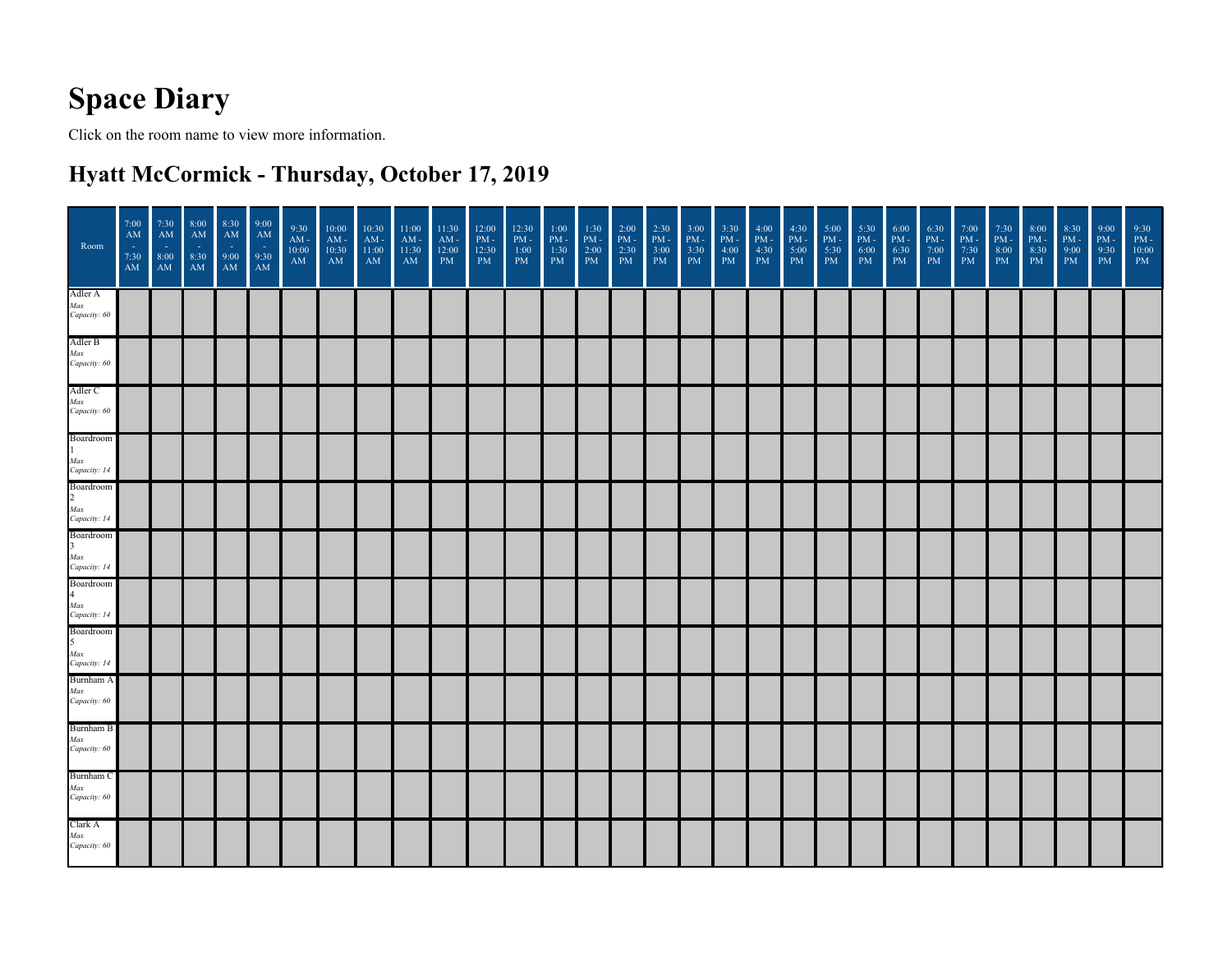| Clark B                                                                                                                            |  |  |  |  |                                                                                      |  |  |  |  |  |  |  |  |  |  |
|------------------------------------------------------------------------------------------------------------------------------------|--|--|--|--|--------------------------------------------------------------------------------------|--|--|--|--|--|--|--|--|--|--|
| Max<br>Capacity: 60                                                                                                                |  |  |  |  |                                                                                      |  |  |  |  |  |  |  |  |  |  |
| Clark C                                                                                                                            |  |  |  |  |                                                                                      |  |  |  |  |  |  |  |  |  |  |
| Max<br>Capacity: 60                                                                                                                |  |  |  |  |                                                                                      |  |  |  |  |  |  |  |  |  |  |
| DuSable A                                                                                                                          |  |  |  |  |                                                                                      |  |  |  |  |  |  |  |  |  |  |
| Max<br>Capacity: 60                                                                                                                |  |  |  |  |                                                                                      |  |  |  |  |  |  |  |  |  |  |
| DuSable B                                                                                                                          |  |  |  |  |                                                                                      |  |  |  |  |  |  |  |  |  |  |
| Max<br>Capacity: 60                                                                                                                |  |  |  |  |                                                                                      |  |  |  |  |  |  |  |  |  |  |
| DuSable C                                                                                                                          |  |  |  |  |                                                                                      |  |  |  |  |  |  |  |  |  |  |
| Max<br>Capacity: 60                                                                                                                |  |  |  |  |                                                                                      |  |  |  |  |  |  |  |  |  |  |
| Erie<br>Max                                                                                                                        |  |  |  |  |                                                                                      |  |  |  |  |  |  |  |  |  |  |
| Capacity: 75                                                                                                                       |  |  |  |  |                                                                                      |  |  |  |  |  |  |  |  |  |  |
| Field A                                                                                                                            |  |  |  |  |                                                                                      |  |  |  |  |  |  |  |  |  |  |
| Max<br>Capacity: 60                                                                                                                |  |  |  |  |                                                                                      |  |  |  |  |  |  |  |  |  |  |
| Field B                                                                                                                            |  |  |  |  |                                                                                      |  |  |  |  |  |  |  |  |  |  |
| Max<br>Capacity: 60                                                                                                                |  |  |  |  |                                                                                      |  |  |  |  |  |  |  |  |  |  |
| Field C                                                                                                                            |  |  |  |  |                                                                                      |  |  |  |  |  |  |  |  |  |  |
| Max<br>Capacity: 60                                                                                                                |  |  |  |  |                                                                                      |  |  |  |  |  |  |  |  |  |  |
| <b>Grant Park</b>                                                                                                                  |  |  |  |  |                                                                                      |  |  |  |  |  |  |  |  |  |  |
| A<br><i>Max</i><br><i>Capacity:</i><br><i>140</i><br>Grant Park<br>B                                                               |  |  |  |  |                                                                                      |  |  |  |  |  |  |  |  |  |  |
|                                                                                                                                    |  |  |  |  |                                                                                      |  |  |  |  |  |  |  |  |  |  |
|                                                                                                                                    |  |  |  |  |                                                                                      |  |  |  |  |  |  |  |  |  |  |
|                                                                                                                                    |  |  |  |  |                                                                                      |  |  |  |  |  |  |  |  |  |  |
|                                                                                                                                    |  |  |  |  |                                                                                      |  |  |  |  |  |  |  |  |  |  |
|                                                                                                                                    |  |  |  |  |                                                                                      |  |  |  |  |  |  |  |  |  |  |
|                                                                                                                                    |  |  |  |  |                                                                                      |  |  |  |  |  |  |  |  |  |  |
|                                                                                                                                    |  |  |  |  |                                                                                      |  |  |  |  |  |  |  |  |  |  |
|                                                                                                                                    |  |  |  |  |                                                                                      |  |  |  |  |  |  |  |  |  |  |
| Max<br>Capacity:<br>140<br>Crant Park<br>C<br>Max<br>2000<br>Capacity:<br>2000<br>Capacity:<br>Capacity:<br>2000<br>Huron<br>Huron |  |  |  |  |                                                                                      |  |  |  |  |  |  |  |  |  |  |
|                                                                                                                                    |  |  |  |  | AIS Storage Thursday, October 17, 2019 10:30 AM - Thursday, October 24, 2019 4:00 PM |  |  |  |  |  |  |  |  |  |  |
| Max<br>Capacity: 60                                                                                                                |  |  |  |  |                                                                                      |  |  |  |  |  |  |  |  |  |  |
|                                                                                                                                    |  |  |  |  |                                                                                      |  |  |  |  |  |  |  |  |  |  |
|                                                                                                                                    |  |  |  |  |                                                                                      |  |  |  |  |  |  |  |  |  |  |
|                                                                                                                                    |  |  |  |  |                                                                                      |  |  |  |  |  |  |  |  |  |  |
| Hyde Park<br>A<br><i>Max<br/>Capacity:</i><br><i>H0</i><br>Hyde Park<br>B<br><i>Max</i><br><i>Capacity:</i><br><i>H0</i>           |  |  |  |  |                                                                                      |  |  |  |  |  |  |  |  |  |  |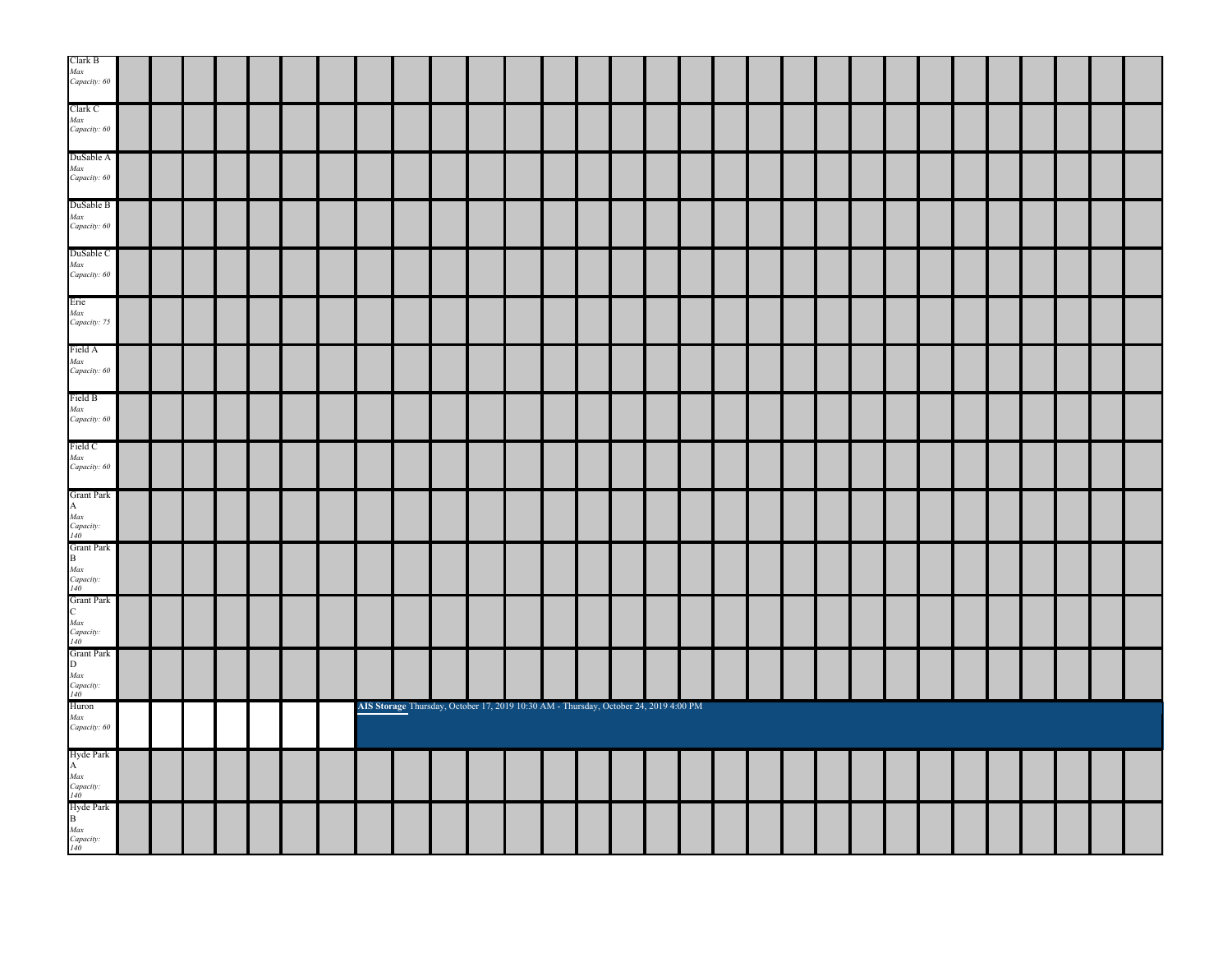| Boardroom<br>Max<br>Capacity: 12<br>Michigan                                                                                                                                              |                                          |  |  |  |  |  |  |  |  |  |  |  |  |  |  |  |
|-------------------------------------------------------------------------------------------------------------------------------------------------------------------------------------------|------------------------------------------|--|--|--|--|--|--|--|--|--|--|--|--|--|--|--|
| Max<br>Capacity: 60                                                                                                                                                                       |                                          |  |  |  |  |  |  |  |  |  |  |  |  |  |  |  |
| Millennium<br>$\textbf{Boardroom}$<br>Max<br>Capacity: 12<br>Ontario                                                                                                                      |                                          |  |  |  |  |  |  |  |  |  |  |  |  |  |  |  |
| Max<br>Capacity: 68                                                                                                                                                                       |                                          |  |  |  |  |  |  |  |  |  |  |  |  |  |  |  |
|                                                                                                                                                                                           |                                          |  |  |  |  |  |  |  |  |  |  |  |  |  |  |  |
| Prairie A                                                                                                                                                                                 | SfN Hotel Staff Office 6:00 AM - 9:00 PM |  |  |  |  |  |  |  |  |  |  |  |  |  |  |  |
|                                                                                                                                                                                           |                                          |  |  |  |  |  |  |  |  |  |  |  |  |  |  |  |
|                                                                                                                                                                                           |                                          |  |  |  |  |  |  |  |  |  |  |  |  |  |  |  |
|                                                                                                                                                                                           |                                          |  |  |  |  |  |  |  |  |  |  |  |  |  |  |  |
| <i>Max</i><br><i>Capacity:</i><br>100<br>Prairie B<br>Max<br>Capacity:<br>360<br>Regency A<br>Max<br>Capacity:<br>448<br>Regency B<br><i>Max</i><br><i>Capacity</i> :<br>240<br>Regency C |                                          |  |  |  |  |  |  |  |  |  |  |  |  |  |  |  |
|                                                                                                                                                                                           |                                          |  |  |  |  |  |  |  |  |  |  |  |  |  |  |  |
| Regency C<br>Max<br>Capacity:<br>155<br>Regency D<br>Max<br>Capacity:<br>135<br>Regency E<br><i>Max</i><br><i>Capacity:</i><br>155<br>Superior<br>Max<br>Capacity: 60                     |                                          |  |  |  |  |  |  |  |  |  |  |  |  |  |  |  |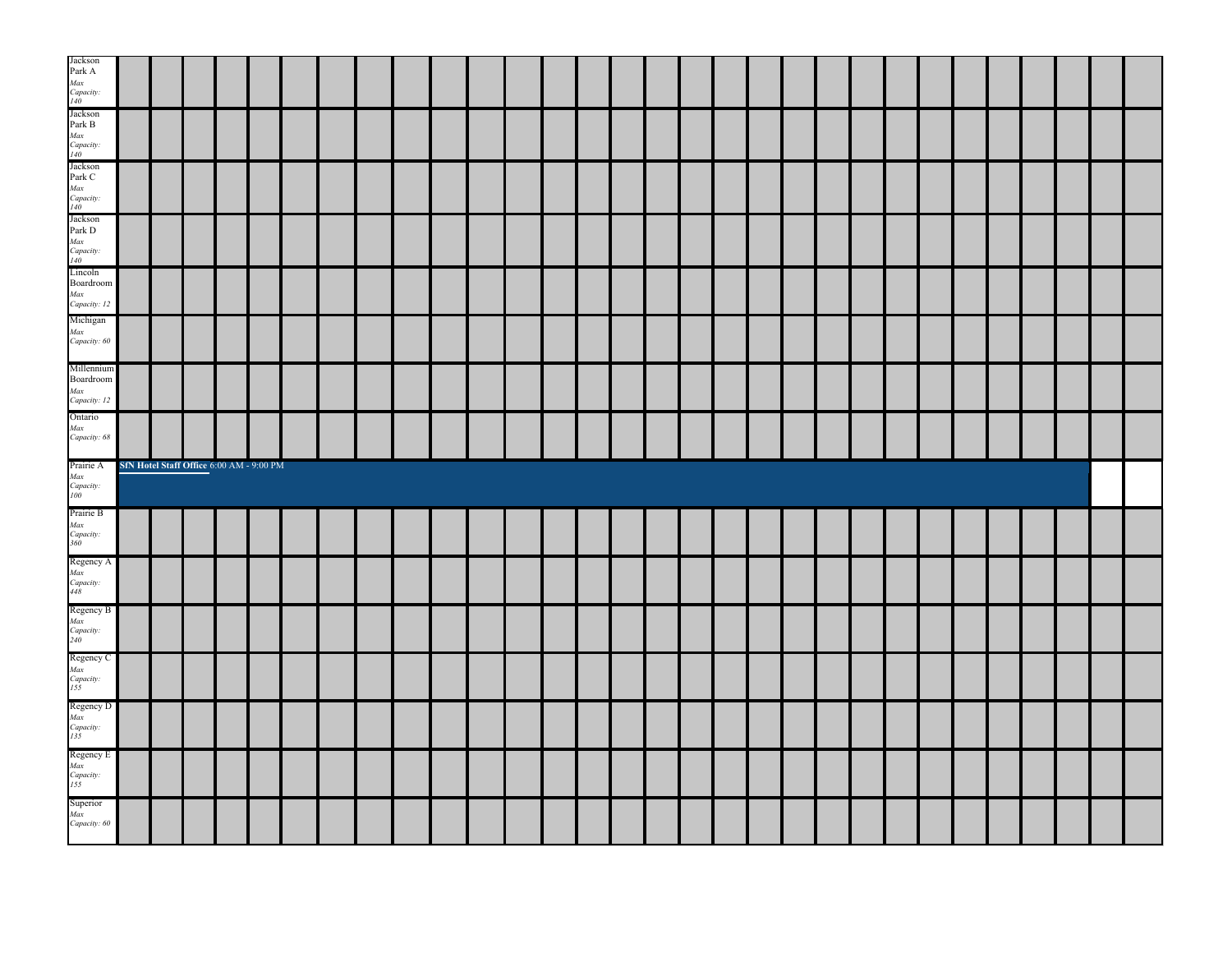## **McCormick Place - Thursday, October 17, 2019**

| Room                                                                                 | 7:00<br>AM<br>÷,<br>7:30<br>$\mathbf{A}\mathbf{M}$ | 7:30<br>AM<br>$\sim$<br>8:00<br>$\mathbf{A}\mathbf{M}$ | 8:00<br>AM<br>- 1<br>8:30<br>$\mathbf{A}\mathbf{M}$ | 8:30<br>AM<br>÷.<br>9:00<br>${\bf AM}$ | 9:00<br>AM<br>- 14<br>9:30<br>$\mathbf{A}\mathbf{M}$ | 9:30<br>$AM -$<br>10:00<br>$\mathbf{A}\mathbf{M}$                                            | 10:00<br>$AM -$<br>10:30<br>AM | 10:30<br>$AM -$<br>11:00<br>$\mathbf{A}\mathbf{M}$ | 11:00<br>$AM -$<br>11:30<br>$\mathbf{A}\mathbf{M}$ | 11:30<br>$AM -$<br>12:00<br>PM | 12:00<br>$\mathrm{PM}$ -<br>12:30<br>PM                                                         | 12:30<br>$\mathrm{PM}$ -<br>1:00<br>PM | 1:00<br>$PM -$<br>1:30<br>PM | 1:30<br>$PM -$<br>2:00<br>$\mathrm{PM}{}$ | 2:00<br>$PM -$<br>2:30<br>PM | 2:30<br>$PM -$<br>3:00<br>$\mathbf{PM}$ | 3:00<br>$PM -$<br>3:30<br>$\mathbf{PM}$ | 3:30<br>PM<br>4:00<br>$\mathbf{PM}$ | 4:00<br>PM-<br>4:30<br>$\mathbf{PM}$ | 4:30<br>$\mathrm{PM}$ -<br>5:00<br>$\mathrm{PM}{}$ | 5:00<br>$PM -$<br>5:30<br>$\mathbf{PM}$ | 5:30<br>$PM -$<br>6:00<br>$\mathbf{PM}$ | 6:00<br>$\mathrm{PM}$ -<br>6:30<br>$\rm PM$ | 6:30<br>$PM -$<br>7:00<br>$\mathbf{PM}$ | 7:00<br>$PM -$<br>7:30<br>$\mathbf{PM}$ | 7:30<br>$PM -$<br>8:00<br>$\rm PM$ | 8:00<br>$PM -$<br>8:30<br>$\mathbf{PM}$ | 8:30<br>$PM -$<br>9:00<br>$\mathbf{PM}$ | 9:00<br>$PM -$<br>9:30<br>PM | 9:30<br>$\mathrm{PM}$ -<br>10:00<br>PM |
|--------------------------------------------------------------------------------------|----------------------------------------------------|--------------------------------------------------------|-----------------------------------------------------|----------------------------------------|------------------------------------------------------|----------------------------------------------------------------------------------------------|--------------------------------|----------------------------------------------------|----------------------------------------------------|--------------------------------|-------------------------------------------------------------------------------------------------|----------------------------------------|------------------------------|-------------------------------------------|------------------------------|-----------------------------------------|-----------------------------------------|-------------------------------------|--------------------------------------|----------------------------------------------------|-----------------------------------------|-----------------------------------------|---------------------------------------------|-----------------------------------------|-----------------------------------------|------------------------------------|-----------------------------------------|-----------------------------------------|------------------------------|----------------------------------------|
| AIS Storage<br>Hall A<br>Max Capacity: 0                                             |                                                    |                                                        |                                                     |                                        |                                                      | AIS Storage Hall A Tuesday, October 15, 2019 12:00 PM - Wednesday, October 23, 2019 10:00 PM |                                |                                                    |                                                    |                                |                                                                                                 |                                        |                              |                                           |                              |                                         |                                         |                                     |                                      |                                                    |                                         |                                         |                                             |                                         |                                         |                                    |                                         |                                         |                              |                                        |
| All Meeting<br>Rooms and<br>Public Areas<br>Max Capacity: 0                          |                                                    |                                                        |                                                     |                                        |                                                      |                                                                                              |                                |                                                    |                                                    |                                |                                                                                                 |                                        |                              |                                           |                              |                                         |                                         |                                     |                                      |                                                    |                                         |                                         |                                             |                                         |                                         |                                    |                                         |                                         |                              |                                        |
| Art of NS -<br>Hall A<br>Max Capacity: 0                                             |                                                    |                                                        |                                                     |                                        |                                                      |                                                                                              |                                |                                                    |                                                    |                                |                                                                                                 |                                        |                              |                                           |                              |                                         |                                         |                                     |                                      |                                                    |                                         |                                         |                                             |                                         |                                         |                                    |                                         |                                         |                              |                                        |
| Artechouse<br>Exhibit - B1<br>Foyer<br>Max Capacity: (                               |                                                    |                                                        |                                                     |                                        |                                                      |                                                                                              |                                |                                                    |                                                    |                                |                                                                                                 |                                        |                              |                                           |                              |                                         |                                         |                                     |                                      |                                                    |                                         |                                         |                                             |                                         |                                         |                                    |                                         |                                         |                              |                                        |
| Attendee<br>Services -<br>Hall A<br>Max Capacity: (                                  |                                                    |                                                        |                                                     |                                        |                                                      |                                                                                              |                                |                                                    |                                                    |                                |                                                                                                 |                                        |                              |                                           |                              |                                         |                                         |                                     |                                      |                                                    |                                         |                                         |                                             |                                         |                                         |                                    |                                         |                                         |                              |                                        |
| Banner<br>Frames -<br>Grand<br>Concourse<br><b>Stairs</b><br>Max Capacity            |                                                    |                                                        |                                                     |                                        |                                                      |                                                                                              |                                |                                                    |                                                    |                                |                                                                                                 |                                        |                              |                                           |                              |                                         |                                         |                                     |                                      |                                                    |                                         |                                         |                                             |                                         |                                         |                                    |                                         |                                         |                              |                                        |
| <b>Business</b><br>Office - Hall<br>A<br>Max Capacity: 0                             |                                                    |                                                        |                                                     |                                        |                                                      | Business Office Wednesday, October 16, 2019 10:30 AM - Wednesday, October 23, 2019 7:00 PM   |                                |                                                    |                                                    |                                |                                                                                                 |                                        |                              |                                           |                              |                                         |                                         |                                     |                                      |                                                    |                                         |                                         |                                             |                                         |                                         |                                    |                                         |                                         |                              |                                        |
| CDS Office -<br>Hall A<br>Max Capacity: 0                                            |                                                    |                                                        |                                                     |                                        |                                                      | CDS Office Wednesday, October 16, 2019 8:00 AM - Wednesday, October 23, 2019 7:00 PM         |                                |                                                    |                                                    |                                |                                                                                                 |                                        |                              |                                           |                              |                                         |                                         |                                     |                                      |                                                    |                                         |                                         |                                             |                                         |                                         |                                    |                                         |                                         |                              |                                        |
| Certificate of<br>Attendance -<br>West<br>Transportation<br>Lobby<br>Max Capacity: 0 |                                                    |                                                        |                                                     |                                        |                                                      |                                                                                              |                                |                                                    |                                                    |                                |                                                                                                 |                                        |                              |                                           |                              |                                         |                                         |                                     |                                      |                                                    |                                         |                                         |                                             |                                         |                                         |                                    |                                         |                                         |                              |                                        |
| Coat Check -<br>Level 1, Main<br>Entrance<br>Max Capacity: 0                         |                                                    |                                                        |                                                     |                                        |                                                      |                                                                                              |                                |                                                    |                                                    |                                |                                                                                                 |                                        |                              |                                           |                              |                                         |                                         |                                     |                                      |                                                    |                                         |                                         |                                             |                                         |                                         |                                    |                                         |                                         |                              |                                        |
| Dynamic<br>Posters - Hall<br>A<br>Max Capacity: 0                                    |                                                    |                                                        |                                                     |                                        |                                                      |                                                                                              |                                |                                                    |                                                    |                                |                                                                                                 |                                        |                              |                                           |                              |                                         |                                         |                                     |                                      |                                                    |                                         |                                         |                                             |                                         |                                         |                                    |                                         |                                         |                              |                                        |
| Exhibit<br>Management<br>Office - Hall<br>A<br>Max Capacity: 0                       |                                                    |                                                        |                                                     |                                        |                                                      |                                                                                              |                                |                                                    |                                                    |                                | Exhibit Management Office Monday, October 14, 2019 9:00 AM - Thursday, October 24, 2019 4:00 PM |                                        |                              |                                           |                              |                                         |                                         |                                     |                                      |                                                    |                                         |                                         |                                             |                                         |                                         |                                    |                                         |                                         |                              |                                        |
| Exhibitor<br>Lounge - Hall<br>А<br>Max Capacity: 0                                   |                                                    |                                                        |                                                     |                                        |                                                      | Exhibitor Lounge Tuesday, October 15, 2019 9:00 AM - Wednesday, October 23, 2019 6:00 PM     |                                |                                                    |                                                    |                                |                                                                                                 |                                        |                              |                                           |                              |                                         |                                         |                                     |                                      |                                                    |                                         |                                         |                                             |                                         |                                         |                                    |                                         |                                         |                              |                                        |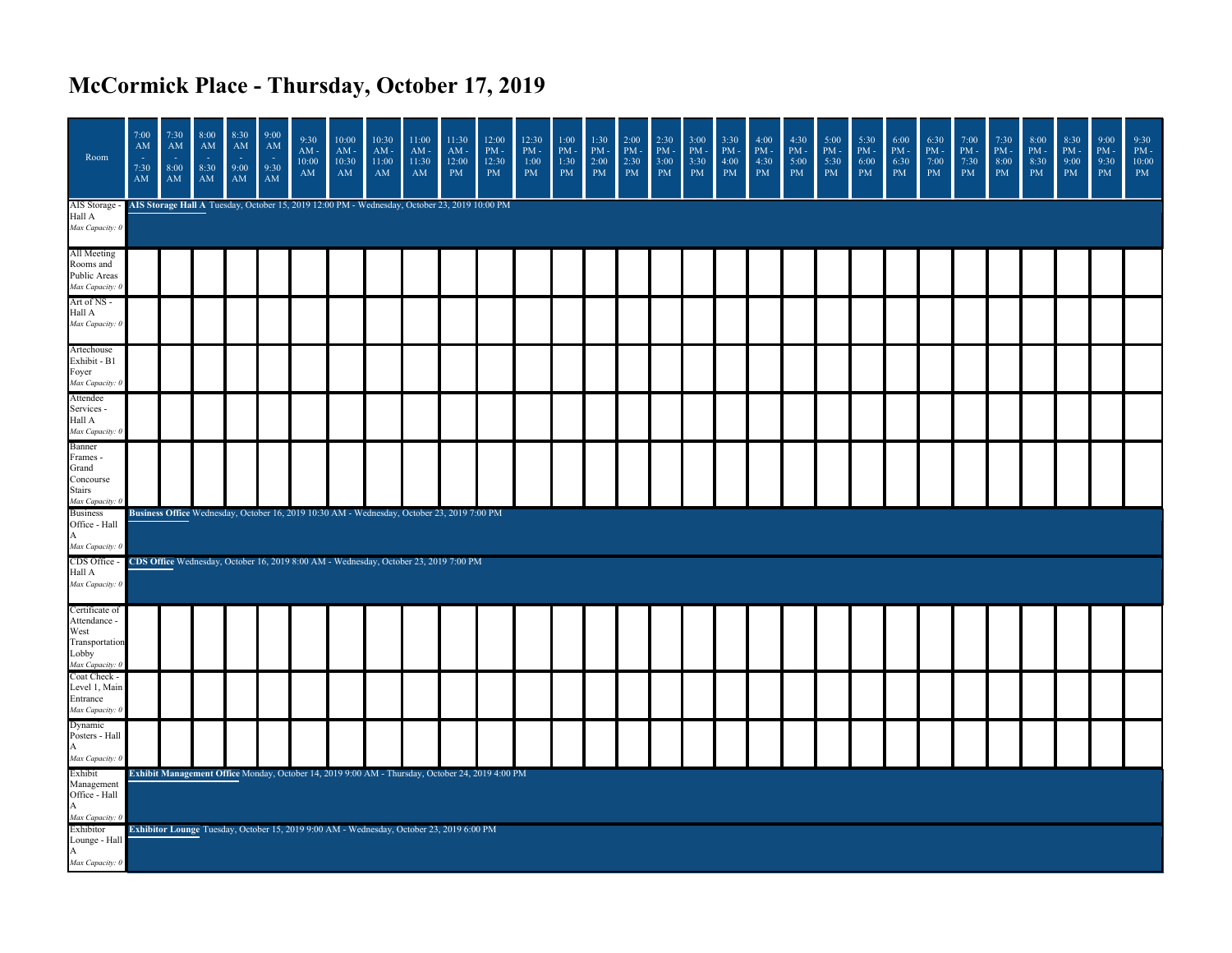| Exhibitor<br>Registration<br>Hall A<br>Max Capacity:                      |  |  | Exhibitor Registration Tuesday, October 15, 2019 9:00 AM - Wednesday, October 23, 2019 6:00 PM                      |  |  |  |  |  |  |                                      |  |  |  |  |  |
|---------------------------------------------------------------------------|--|--|---------------------------------------------------------------------------------------------------------------------|--|--|--|--|--|--|--------------------------------------|--|--|--|--|--|
| <b>Express</b><br>Badge<br>Pick-up #1 -<br>Hall A<br>Max Capacity: 0      |  |  |                                                                                                                     |  |  |  |  |  |  |                                      |  |  |  |  |  |
| <b>Express</b><br>Badge<br>Pick-up #2<br>Level 2.5 S<br>Max Capacity:     |  |  |                                                                                                                     |  |  |  |  |  |  |                                      |  |  |  |  |  |
| <b>Express</b><br><b>Badge</b><br>Pick-up #3<br>West Trans.<br>Lobby      |  |  |                                                                                                                     |  |  |  |  |  |  |                                      |  |  |  |  |  |
| Max Capacity:<br>First Aid<br>Station -<br>Level 2.5 S<br>Max Capacity: ( |  |  | First Aid Station Monday, October 14, 2019 8:00 AM - Friday, October 25, 2019 5:00 PM                               |  |  |  |  |  |  |                                      |  |  |  |  |  |
| Grad School<br>Fair - Hall A<br>Max Capacity: 0                           |  |  | Grad School Fair Tuesday, October 15, 2019 9:00 AM - Wednesday, October 23, 2019 6:00 PM                            |  |  |  |  |  |  |                                      |  |  |  |  |  |
| Grand<br>Concourse<br>Lobby<br>Max Capacity:                              |  |  |                                                                                                                     |  |  |  |  |  |  |                                      |  |  |  |  |  |
| Hall A<br>Max Capacity: (                                                 |  |  | Exhibitor Move In Wednesday, October 16, 2019 9:00 AM - Saturday, October 19, 2019 6:00 PM                          |  |  |  |  |  |  |                                      |  |  |  |  |  |
| Hall B1<br>Max Capacity.<br>9200                                          |  |  |                                                                                                                     |  |  |  |  |  |  |                                      |  |  |  |  |  |
| Hall B <sub>2</sub><br>Max Capacity: 0                                    |  |  |                                                                                                                     |  |  |  |  |  |  |                                      |  |  |  |  |  |
| Headquarters<br>Office - Hall<br>A<br>Max Capacity: 0                     |  |  | Headquarters - Logistics & Program Office Wednesday, October 16, 2019 8:00 AM - Wednesday, October 23, 2019 6:00 PM |  |  |  |  |  |  |                                      |  |  |  |  |  |
| Headquarters<br>Office - Tour<br>Max Capacity:<br>50                      |  |  |                                                                                                                     |  |  |  |  |  |  | <b>Staff Tours 4:00 PM - 6:00 PM</b> |  |  |  |  |  |
| Joint Poster<br>Session - Hall<br>A<br>Max Capacity: 0                    |  |  |                                                                                                                     |  |  |  |  |  |  |                                      |  |  |  |  |  |
| Lead Retreival<br>Desk - Hall A<br>Max Capacity: 0                        |  |  | Exhibitor Lead Retrieval Tuesday, October 15, 2019 9:00 AM - Wednesday, October 23, 2019 6:00 PM                    |  |  |  |  |  |  |                                      |  |  |  |  |  |
| <b>Lead Scanners</b><br>- HQ Office<br>Hall A<br>Max Capacity: 0          |  |  |                                                                                                                     |  |  |  |  |  |  |                                      |  |  |  |  |  |
| Level 2.5<br>Lounge<br>Max Capacity: 0                                    |  |  |                                                                                                                     |  |  |  |  |  |  |                                      |  |  |  |  |  |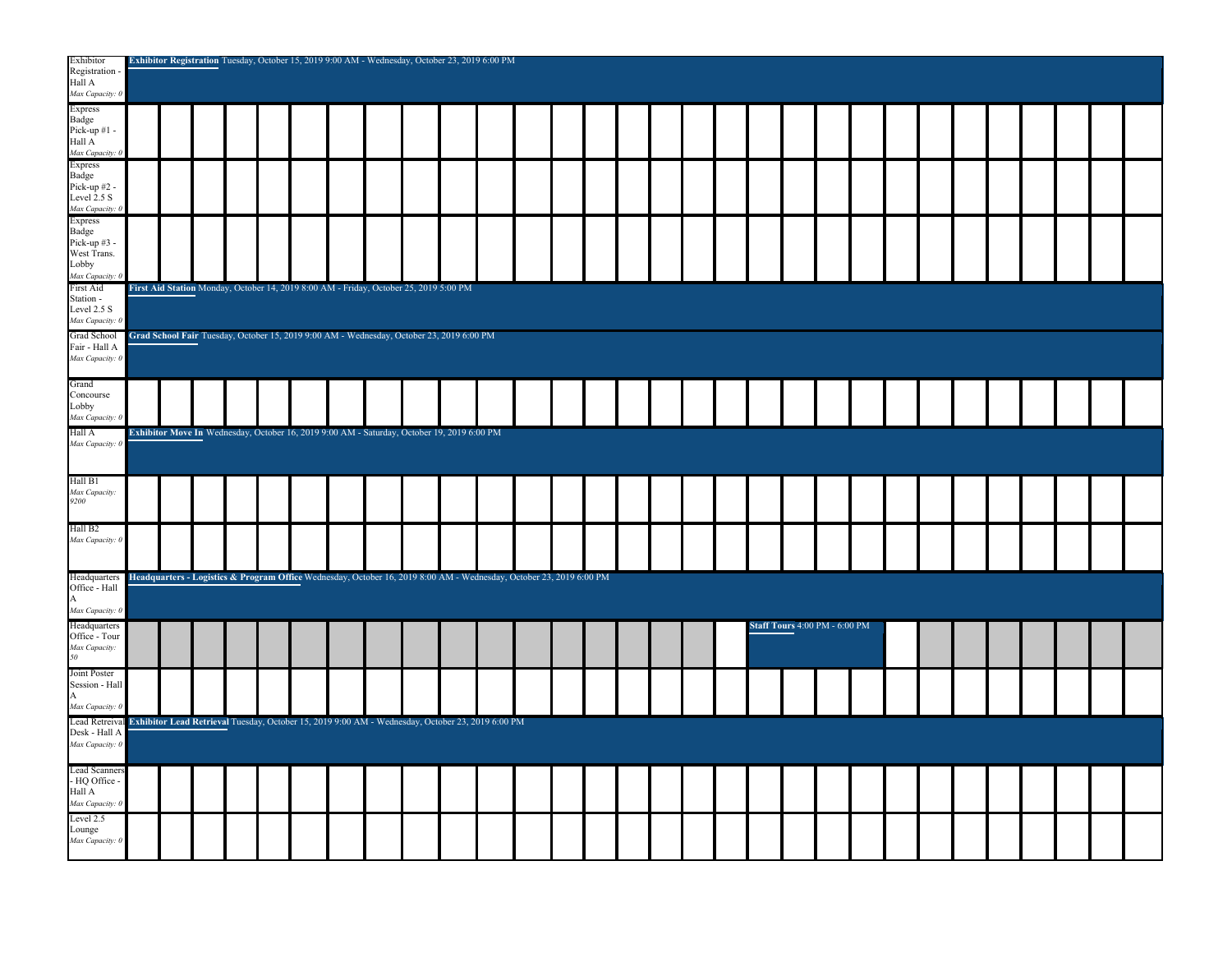| Luggage<br>Check - Hall                                                                                                                     |  |  |                                                                                                                           |  |                                                     |  |  |  |  |  |  |  |  |  |  |  |
|---------------------------------------------------------------------------------------------------------------------------------------------|--|--|---------------------------------------------------------------------------------------------------------------------------|--|-----------------------------------------------------|--|--|--|--|--|--|--|--|--|--|--|
| Anax Capacity: 0<br>Anax Capacity: 0<br>Metra &<br>Restaurant<br>Desks - Level<br>2.5 S<br>Max Capacity: 0<br>N126<br>Max Capacity: 0<br>70 |  |  |                                                                                                                           |  |                                                     |  |  |  |  |  |  |  |  |  |  |  |
|                                                                                                                                             |  |  |                                                                                                                           |  |                                                     |  |  |  |  |  |  |  |  |  |  |  |
| N127<br>Max Capacity:<br>74                                                                                                                 |  |  |                                                                                                                           |  |                                                     |  |  |  |  |  |  |  |  |  |  |  |
| N128<br>Max Capacity:<br>95                                                                                                                 |  |  |                                                                                                                           |  | Committee Room 3 Standard Set Up 10:30 AM - 5:00 PM |  |  |  |  |  |  |  |  |  |  |  |
| N129<br>Max Capacity:<br>85                                                                                                                 |  |  |                                                                                                                           |  |                                                     |  |  |  |  |  |  |  |  |  |  |  |
| N130<br>Max Capacity:<br>77                                                                                                                 |  |  | Digital Learning & Multimedia Storage/Green Room Thursday, October 17, 2019 8:00 AM - Wednesday, October 23, 2019 5:00 PM |  |                                                     |  |  |  |  |  |  |  |  |  |  |  |
| N131<br>Max Capacity:<br>64                                                                                                                 |  |  |                                                                                                                           |  |                                                     |  |  |  |  |  |  |  |  |  |  |  |
| N132<br>Max Capacity:<br>64                                                                                                                 |  |  |                                                                                                                           |  |                                                     |  |  |  |  |  |  |  |  |  |  |  |
| N133<br>Max Capacity:<br>77                                                                                                                 |  |  |                                                                                                                           |  |                                                     |  |  |  |  |  |  |  |  |  |  |  |
| N134<br>Max Capacity:<br>85                                                                                                                 |  |  |                                                                                                                           |  |                                                     |  |  |  |  |  |  |  |  |  |  |  |
| N135<br>Max Capacity:<br>152                                                                                                                |  |  |                                                                                                                           |  |                                                     |  |  |  |  |  |  |  |  |  |  |  |
| N136<br>Max Capacity:<br>180                                                                                                                |  |  |                                                                                                                           |  |                                                     |  |  |  |  |  |  |  |  |  |  |  |
| N137<br>Max Capacity:<br>167                                                                                                                |  |  |                                                                                                                           |  |                                                     |  |  |  |  |  |  |  |  |  |  |  |
| N138<br>Max Capacity:<br>169                                                                                                                |  |  |                                                                                                                           |  |                                                     |  |  |  |  |  |  |  |  |  |  |  |
| N139<br>Max Capacity:<br>169                                                                                                                |  |  |                                                                                                                           |  |                                                     |  |  |  |  |  |  |  |  |  |  |  |
| N140<br>Max Capacity:<br>162                                                                                                                |  |  |                                                                                                                           |  |                                                     |  |  |  |  |  |  |  |  |  |  |  |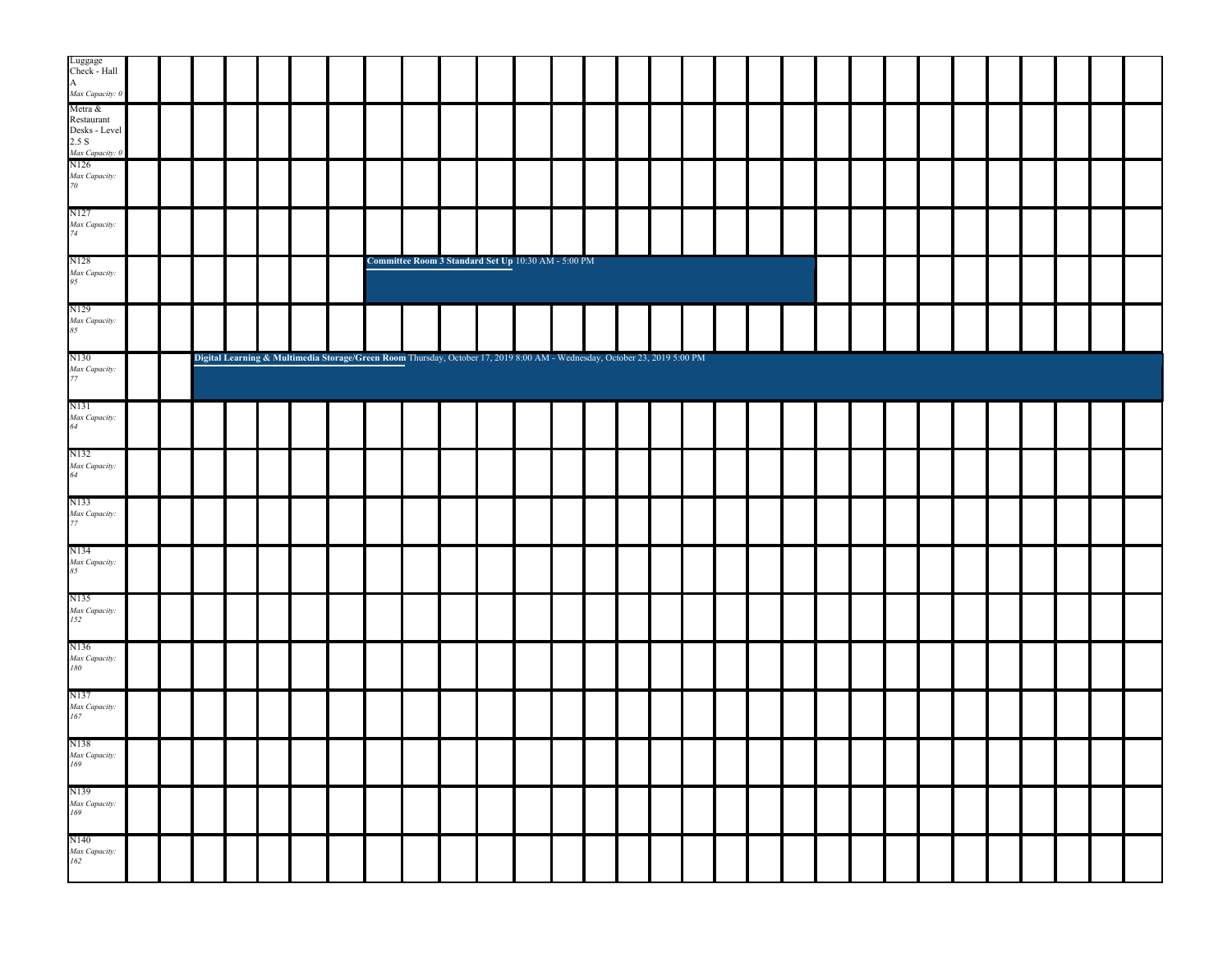| N226<br>Max Capacity:<br>286                                |  |  |  |  |  |                                                                                                                   |  |  |  |  |  |  |  |  |  |  |  |  |  |  |  |  |  |
|-------------------------------------------------------------|--|--|--|--|--|-------------------------------------------------------------------------------------------------------------------|--|--|--|--|--|--|--|--|--|--|--|--|--|--|--|--|--|
| N227A<br>Max Capacity:<br>144                               |  |  |  |  |  |                                                                                                                   |  |  |  |  |  |  |  |  |  |  |  |  |  |  |  |  |  |
| N227B<br>Max Capacity:<br>420                               |  |  |  |  |  |                                                                                                                   |  |  |  |  |  |  |  |  |  |  |  |  |  |  |  |  |  |
| N228<br>Max Capacity:<br>494                                |  |  |  |  |  |                                                                                                                   |  |  |  |  |  |  |  |  |  |  |  |  |  |  |  |  |  |
| N229<br>Max Capacity:<br>270                                |  |  |  |  |  |                                                                                                                   |  |  |  |  |  |  |  |  |  |  |  |  |  |  |  |  |  |
| N230A<br>Max Capacity:<br>144                               |  |  |  |  |  |                                                                                                                   |  |  |  |  |  |  |  |  |  |  |  |  |  |  |  |  |  |
| N230B<br>Max Capacity:<br>300                               |  |  |  |  |  |                                                                                                                   |  |  |  |  |  |  |  |  |  |  |  |  |  |  |  |  |  |
| N231<br>Max Capacity:<br>250                                |  |  |  |  |  |                                                                                                                   |  |  |  |  |  |  |  |  |  |  |  |  |  |  |  |  |  |
| N426A<br>Max Capacity:<br>204                               |  |  |  |  |  |                                                                                                                   |  |  |  |  |  |  |  |  |  |  |  |  |  |  |  |  |  |
| N426B<br>Max Capacity:<br>216                               |  |  |  |  |  |                                                                                                                   |  |  |  |  |  |  |  |  |  |  |  |  |  |  |  |  |  |
| N426C<br>Max Capacity:<br>204                               |  |  |  |  |  |                                                                                                                   |  |  |  |  |  |  |  |  |  |  |  |  |  |  |  |  |  |
| N427A<br>Max Capacity:<br>166                               |  |  |  |  |  |                                                                                                                   |  |  |  |  |  |  |  |  |  |  |  |  |  |  |  |  |  |
| N427BC<br>Max Capacity:<br>334                              |  |  |  |  |  |                                                                                                                   |  |  |  |  |  |  |  |  |  |  |  |  |  |  |  |  |  |
| N427D<br>Max Capacity:<br>166                               |  |  |  |  |  |                                                                                                                   |  |  |  |  |  |  |  |  |  |  |  |  |  |  |  |  |  |
| N429<br>Max Capacity: $0$                                   |  |  |  |  |  | AIS Storage Room #1 Tuesday, October 15, 2019 8:00 AM - Wednesday, October 23, 2019 8:00 PM                       |  |  |  |  |  |  |  |  |  |  |  |  |  |  |  |  |  |
| Neurojobs -<br>Hall $\overrightarrow{A}$<br>Max Capacity: 0 |  |  |  |  |  | Neurojobs Tuesday, October 15, 2019 9:00 AM - Wednesday, October 23, 2019 6:00 PM                                 |  |  |  |  |  |  |  |  |  |  |  |  |  |  |  |  |  |
| NMP<br>Viewing<br>Room - Hall<br>$\mathbf{A}$               |  |  |  |  |  | Neuroscience Meeting Planner Viewing Area Tuesday, October 15, 2019 9:00 AM - Wednesday, October 23, 2019 6:00 PM |  |  |  |  |  |  |  |  |  |  |  |  |  |  |  |  |  |
| Max Capacity: 0                                             |  |  |  |  |  |                                                                                                                   |  |  |  |  |  |  |  |  |  |  |  |  |  |  |  |  |  |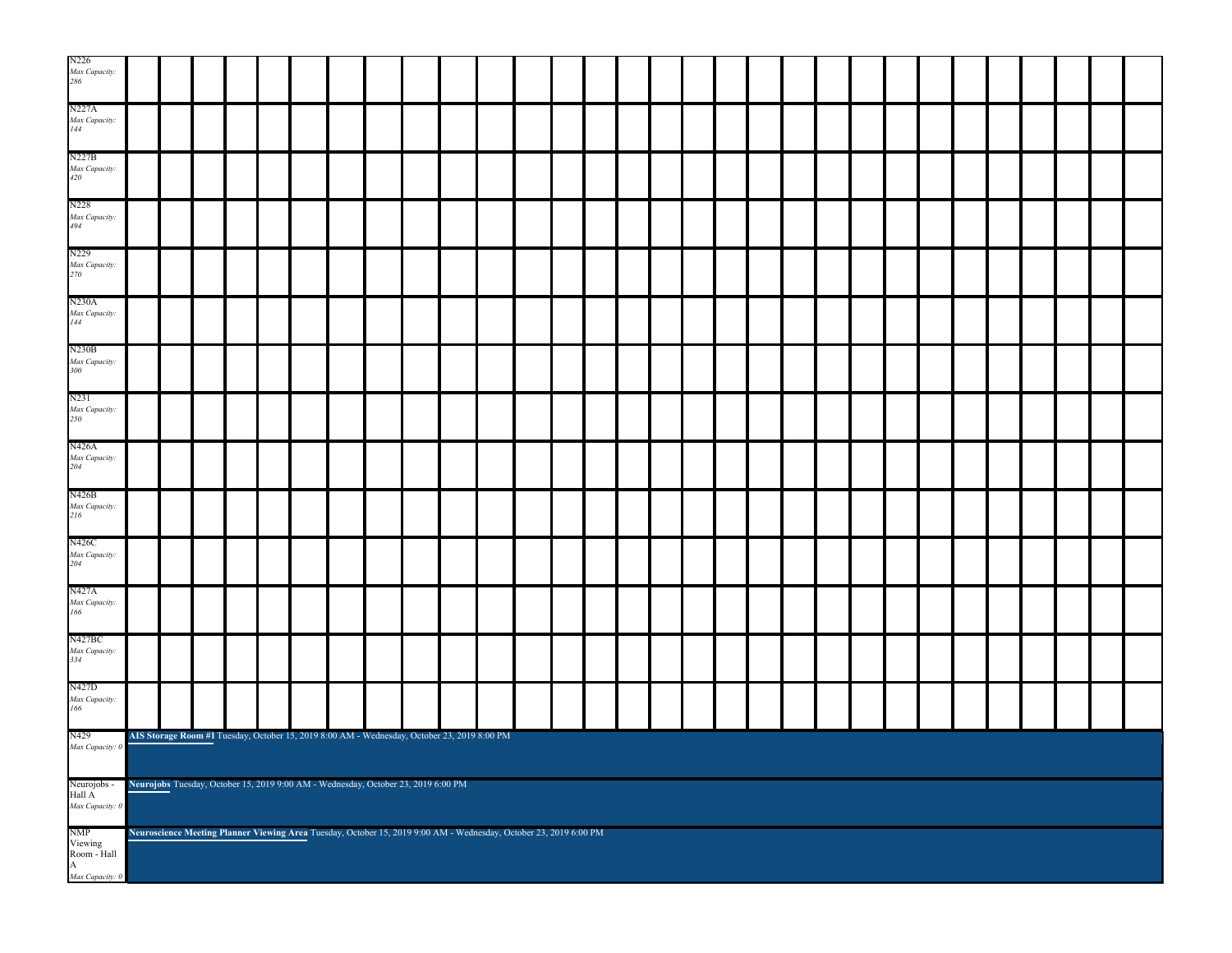| Foyer<br>Max Capacity: 0                                                                                                                            |  |  |  |  |                                                                                                               |  |  |  |  |  |  |  |  |  |  |  |
|-----------------------------------------------------------------------------------------------------------------------------------------------------|--|--|--|--|---------------------------------------------------------------------------------------------------------------|--|--|--|--|--|--|--|--|--|--|--|
|                                                                                                                                                     |  |  |  |  |                                                                                                               |  |  |  |  |  |  |  |  |  |  |  |
| North Level 2                                                                                                                                       |  |  |  |  |                                                                                                               |  |  |  |  |  |  |  |  |  |  |  |
| Foyer<br>Max Capacity: 0                                                                                                                            |  |  |  |  |                                                                                                               |  |  |  |  |  |  |  |  |  |  |  |
|                                                                                                                                                     |  |  |  |  |                                                                                                               |  |  |  |  |  |  |  |  |  |  |  |
| North Level 2<br>Mezzanine                                                                                                                          |  |  |  |  |                                                                                                               |  |  |  |  |  |  |  |  |  |  |  |
| Max Capacity: 0                                                                                                                                     |  |  |  |  |                                                                                                               |  |  |  |  |  |  |  |  |  |  |  |
|                                                                                                                                                     |  |  |  |  |                                                                                                               |  |  |  |  |  |  |  |  |  |  |  |
| Poster                                                                                                                                              |  |  |  |  |                                                                                                               |  |  |  |  |  |  |  |  |  |  |  |
|                                                                                                                                                     |  |  |  |  |                                                                                                               |  |  |  |  |  |  |  |  |  |  |  |
| Poster<br>Session - Hall<br>A <i>hax Capacity</i> : 0<br>Prog &<br>Exhibit Guide<br>Pick-up - Hall<br>A<br>Recyle Center<br>Recyle Center<br>Hall A |  |  |  |  |                                                                                                               |  |  |  |  |  |  |  |  |  |  |  |
|                                                                                                                                                     |  |  |  |  |                                                                                                               |  |  |  |  |  |  |  |  |  |  |  |
|                                                                                                                                                     |  |  |  |  |                                                                                                               |  |  |  |  |  |  |  |  |  |  |  |
|                                                                                                                                                     |  |  |  |  |                                                                                                               |  |  |  |  |  |  |  |  |  |  |  |
| - Hall ${\bf A}$                                                                                                                                    |  |  |  |  |                                                                                                               |  |  |  |  |  |  |  |  |  |  |  |
| Max Capacity: 0                                                                                                                                     |  |  |  |  |                                                                                                               |  |  |  |  |  |  |  |  |  |  |  |
| Recyle Center                                                                                                                                       |  |  |  |  |                                                                                                               |  |  |  |  |  |  |  |  |  |  |  |
| - Hall B1                                                                                                                                           |  |  |  |  |                                                                                                               |  |  |  |  |  |  |  |  |  |  |  |
| Max Capacity: 0                                                                                                                                     |  |  |  |  |                                                                                                               |  |  |  |  |  |  |  |  |  |  |  |
| Reg Temp                                                                                                                                            |  |  |  |  | Registration Temporary Staff Lounge Wednesday, October 16, 2019 8:00 AM - Wednesday, October 23, 2019 5:00 PM |  |  |  |  |  |  |  |  |  |  |  |
| Lounge - Hall<br>A<br><i>Max Capacity: 0</i><br>S100 Lobby                                                                                          |  |  |  |  |                                                                                                               |  |  |  |  |  |  |  |  |  |  |  |
|                                                                                                                                                     |  |  |  |  |                                                                                                               |  |  |  |  |  |  |  |  |  |  |  |
| Max Capacity: 0                                                                                                                                     |  |  |  |  |                                                                                                               |  |  |  |  |  |  |  |  |  |  |  |
|                                                                                                                                                     |  |  |  |  |                                                                                                               |  |  |  |  |  |  |  |  |  |  |  |
|                                                                                                                                                     |  |  |  |  |                                                                                                               |  |  |  |  |  |  |  |  |  |  |  |
|                                                                                                                                                     |  |  |  |  |                                                                                                               |  |  |  |  |  |  |  |  |  |  |  |
| S100A                                                                                                                                               |  |  |  |  |                                                                                                               |  |  |  |  |  |  |  |  |  |  |  |
| Max Capacity:<br>1490                                                                                                                               |  |  |  |  |                                                                                                               |  |  |  |  |  |  |  |  |  |  |  |
| S100BC                                                                                                                                              |  |  |  |  |                                                                                                               |  |  |  |  |  |  |  |  |  |  |  |
|                                                                                                                                                     |  |  |  |  |                                                                                                               |  |  |  |  |  |  |  |  |  |  |  |
| Max Capacity:<br>1508                                                                                                                               |  |  |  |  |                                                                                                               |  |  |  |  |  |  |  |  |  |  |  |
|                                                                                                                                                     |  |  |  |  |                                                                                                               |  |  |  |  |  |  |  |  |  |  |  |
| S101A<br>Max Capacity:<br>190                                                                                                                       |  |  |  |  |                                                                                                               |  |  |  |  |  |  |  |  |  |  |  |
|                                                                                                                                                     |  |  |  |  |                                                                                                               |  |  |  |  |  |  |  |  |  |  |  |
| S101B                                                                                                                                               |  |  |  |  |                                                                                                               |  |  |  |  |  |  |  |  |  |  |  |
| Max Capacity:<br>190                                                                                                                                |  |  |  |  |                                                                                                               |  |  |  |  |  |  |  |  |  |  |  |
|                                                                                                                                                     |  |  |  |  |                                                                                                               |  |  |  |  |  |  |  |  |  |  |  |
| S102a                                                                                                                                               |  |  |  |  |                                                                                                               |  |  |  |  |  |  |  |  |  |  |  |
| Max Capacity:<br>210                                                                                                                                |  |  |  |  |                                                                                                               |  |  |  |  |  |  |  |  |  |  |  |
| S102bc                                                                                                                                              |  |  |  |  |                                                                                                               |  |  |  |  |  |  |  |  |  |  |  |
|                                                                                                                                                     |  |  |  |  |                                                                                                               |  |  |  |  |  |  |  |  |  |  |  |
| Max Capacity:<br>310                                                                                                                                |  |  |  |  |                                                                                                               |  |  |  |  |  |  |  |  |  |  |  |
|                                                                                                                                                     |  |  |  |  |                                                                                                               |  |  |  |  |  |  |  |  |  |  |  |
| S102d<br>Max Capacity:<br>210                                                                                                                       |  |  |  |  |                                                                                                               |  |  |  |  |  |  |  |  |  |  |  |
|                                                                                                                                                     |  |  |  |  |                                                                                                               |  |  |  |  |  |  |  |  |  |  |  |
| S1037<br>Max Capacity: 0                                                                                                                            |  |  |  |  | AIS Storage Room #3 Wednesday, October 16, 2019 7:00 AM - Wednesday, October 23, 2019 7:00 PM                 |  |  |  |  |  |  |  |  |  |  |  |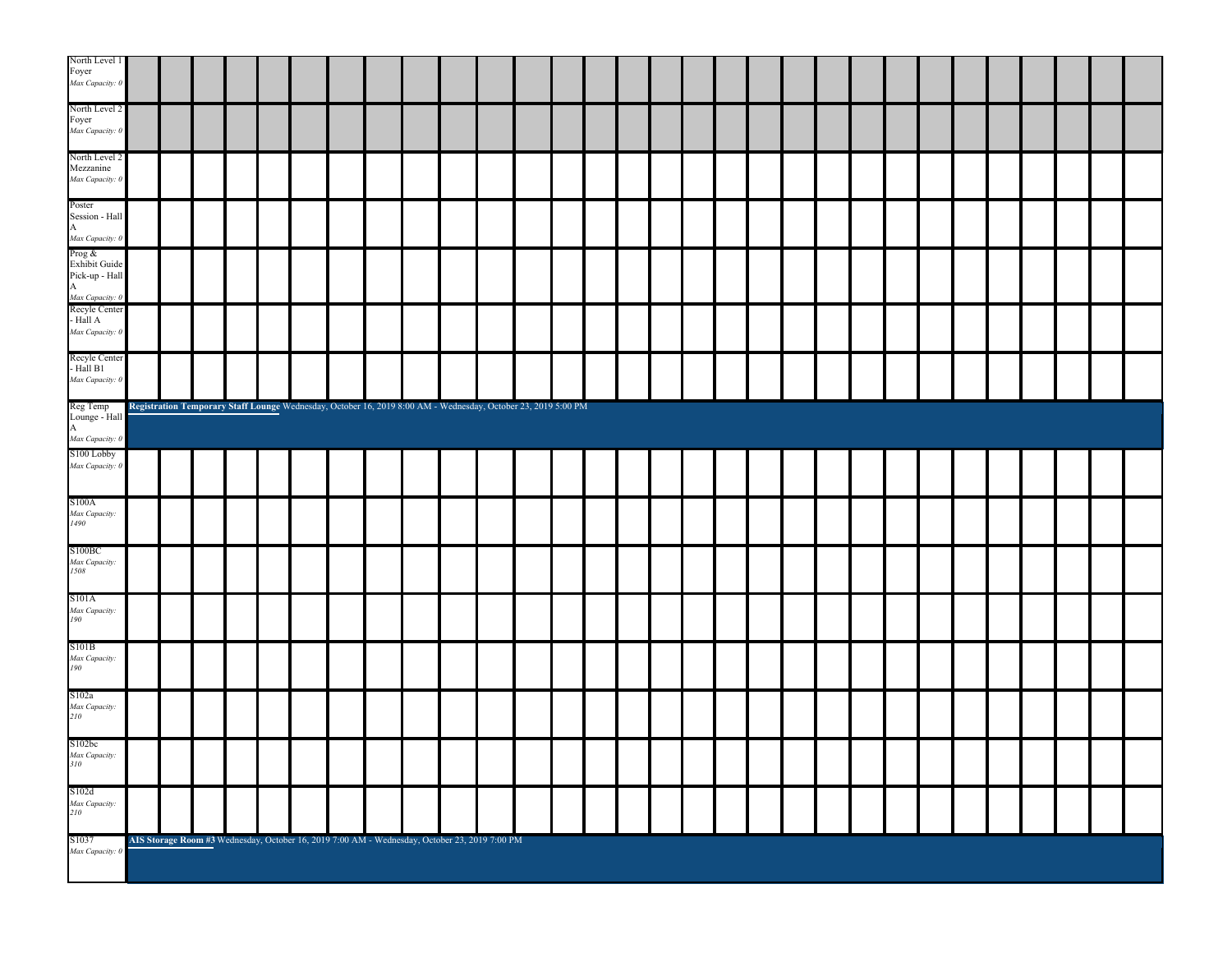| S103a<br>Max Capacity:<br>210                                          |  |  |  |                                                                                            |  |  |  |  |  |  |  |  |  |  |  |  |
|------------------------------------------------------------------------|--|--|--|--------------------------------------------------------------------------------------------|--|--|--|--|--|--|--|--|--|--|--|--|
| S103bc<br>Max Capacity:<br>310                                         |  |  |  |                                                                                            |  |  |  |  |  |  |  |  |  |  |  |  |
| S103d<br>Max Capacity:<br>210                                          |  |  |  |                                                                                            |  |  |  |  |  |  |  |  |  |  |  |  |
| S104a<br>Max Capacity:<br>190                                          |  |  |  |                                                                                            |  |  |  |  |  |  |  |  |  |  |  |  |
| S104b<br>Max Capacity:<br>190                                          |  |  |  |                                                                                            |  |  |  |  |  |  |  |  |  |  |  |  |
| S105a<br>Max Capacity:<br>319                                          |  |  |  |                                                                                            |  |  |  |  |  |  |  |  |  |  |  |  |
| S105bc<br>Max Capacity:<br>314                                         |  |  |  |                                                                                            |  |  |  |  |  |  |  |  |  |  |  |  |
| S105d<br>Max Capacity:<br>319                                          |  |  |  |                                                                                            |  |  |  |  |  |  |  |  |  |  |  |  |
| S106a<br>Max Capacity:<br>242                                          |  |  |  |                                                                                            |  |  |  |  |  |  |  |  |  |  |  |  |
| S106b<br>Max Capacity:<br>242                                          |  |  |  |                                                                                            |  |  |  |  |  |  |  |  |  |  |  |  |
| S4000<br>Max Capacity: 0                                               |  |  |  | AIS Storage Room #2 Tuesday, October 15, 2019 7:30 AM - Thursday, October 24, 2019 5:00 PM |  |  |  |  |  |  |  |  |  |  |  |  |
| $\ensuremath{\mathsf{S}}400\ensuremath{\mathsf{b}}$<br>Max Capacity: 0 |  |  |  |                                                                                            |  |  |  |  |  |  |  |  |  |  |  |  |
| S400c<br>Max Capacity: 0                                               |  |  |  |                                                                                            |  |  |  |  |  |  |  |  |  |  |  |  |
| S401a<br>Max Capacity:<br>194                                          |  |  |  |                                                                                            |  |  |  |  |  |  |  |  |  |  |  |  |
| S401bc<br>Max Capacity:<br>206                                         |  |  |  |                                                                                            |  |  |  |  |  |  |  |  |  |  |  |  |
| S401d<br>Max Capacity:<br>194                                          |  |  |  |                                                                                            |  |  |  |  |  |  |  |  |  |  |  |  |
| S402a<br>Max Capacity:<br>193                                          |  |  |  |                                                                                            |  |  |  |  |  |  |  |  |  |  |  |  |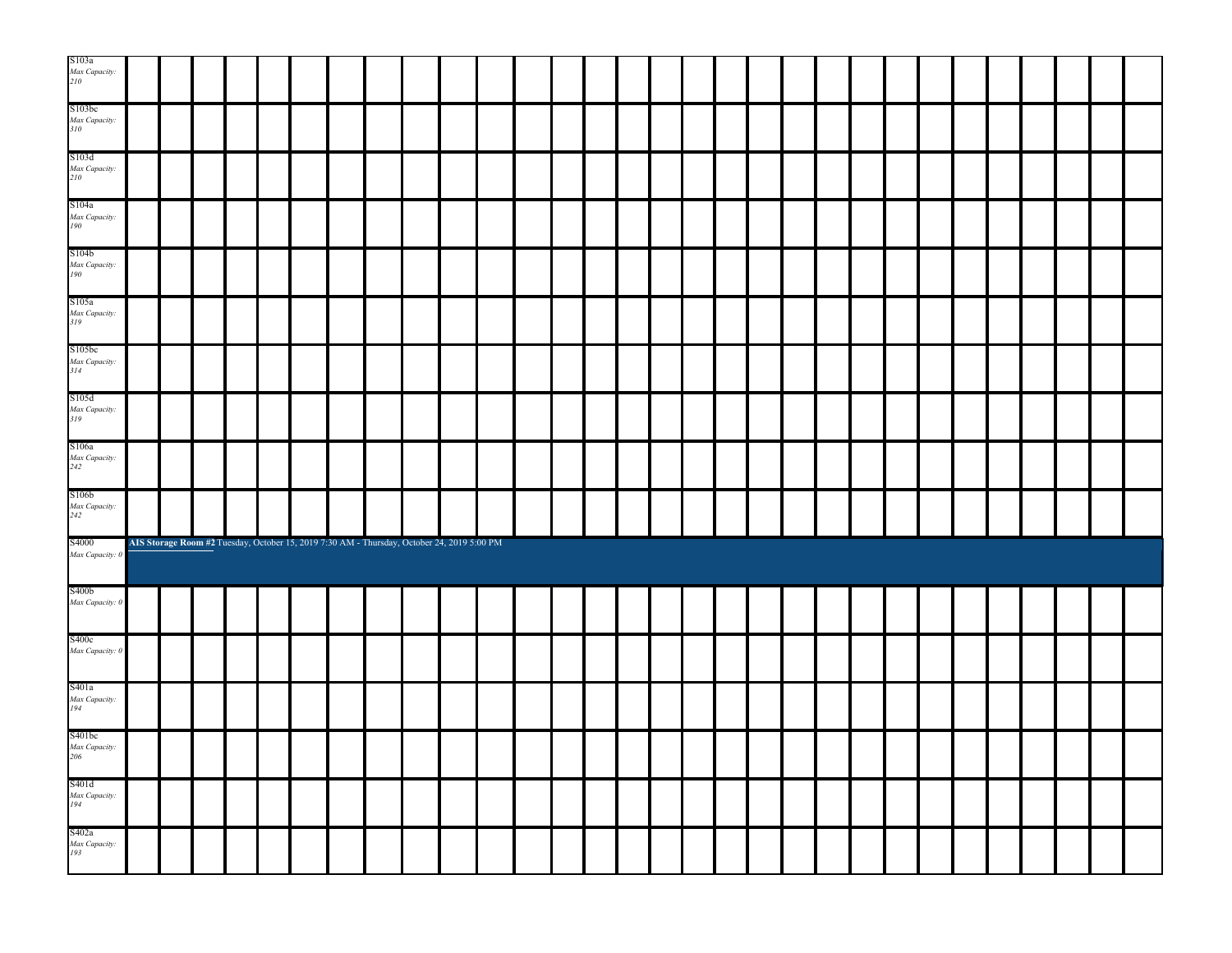| S402b<br>Max Capacity:<br>193  |  |  |  |                                                                                                     |                                                     |  |  |  |  |  |  |  |  |  |  |  |
|--------------------------------|--|--|--|-----------------------------------------------------------------------------------------------------|-----------------------------------------------------|--|--|--|--|--|--|--|--|--|--|--|
| S403a<br>Max Capacity:<br>194  |  |  |  |                                                                                                     |                                                     |  |  |  |  |  |  |  |  |  |  |  |
| S403b<br>Max Capacity:<br>194  |  |  |  |                                                                                                     |                                                     |  |  |  |  |  |  |  |  |  |  |  |
| S404a<br>Max Capacity:<br>188  |  |  |  |                                                                                                     |                                                     |  |  |  |  |  |  |  |  |  |  |  |
| S404bc<br>Max Capacity:<br>206 |  |  |  |                                                                                                     |                                                     |  |  |  |  |  |  |  |  |  |  |  |
| S404d<br>Max Capacity:<br>194  |  |  |  |                                                                                                     |                                                     |  |  |  |  |  |  |  |  |  |  |  |
| S405a<br>Max Capacity:<br>197  |  |  |  |                                                                                                     |                                                     |  |  |  |  |  |  |  |  |  |  |  |
| S405b<br>Max Capacity:<br>197  |  |  |  |                                                                                                     |                                                     |  |  |  |  |  |  |  |  |  |  |  |
| S406a<br>Max Capacity:<br>1156 |  |  |  |                                                                                                     |                                                     |  |  |  |  |  |  |  |  |  |  |  |
| S406b<br>Max Capacity:<br>742  |  |  |  |                                                                                                     |                                                     |  |  |  |  |  |  |  |  |  |  |  |
| S501a<br>Max Capacity:<br>142  |  |  |  | Press Room Set Up Wednesday, October 16, 2019 8:00 AM - Friday, October 18, 2019 5:00 PM            |                                                     |  |  |  |  |  |  |  |  |  |  |  |
| S501bc<br>Max Capacity:<br>154 |  |  |  | Press Room Set Up Wednesday, October 16, 2019 8:00 AM - Friday, October 18, 2019 5:00 PM            |                                                     |  |  |  |  |  |  |  |  |  |  |  |
| S501d<br>Max Capacity:<br>142  |  |  |  |                                                                                                     |                                                     |  |  |  |  |  |  |  |  |  |  |  |
| S502a<br>Max Capacity:<br>141  |  |  |  | Press Interview Room Set Up Wednesday, October 16, 2019 10:30 AM - Friday, October 18, 2019 5:00 PM |                                                     |  |  |  |  |  |  |  |  |  |  |  |
| S502b<br>Max Capacity:<br>141  |  |  |  |                                                                                                     |                                                     |  |  |  |  |  |  |  |  |  |  |  |
| S503a<br>Max Capacity:<br>142  |  |  |  |                                                                                                     | Committee Room 1 Standard Set Up 10:30 AM - 5:00 PM |  |  |  |  |  |  |  |  |  |  |  |
| S503b<br>Max Capacity:<br>142  |  |  |  |                                                                                                     | Committee Room 2 Standard Set Up 10:30 AM - 5:00 PM |  |  |  |  |  |  |  |  |  |  |  |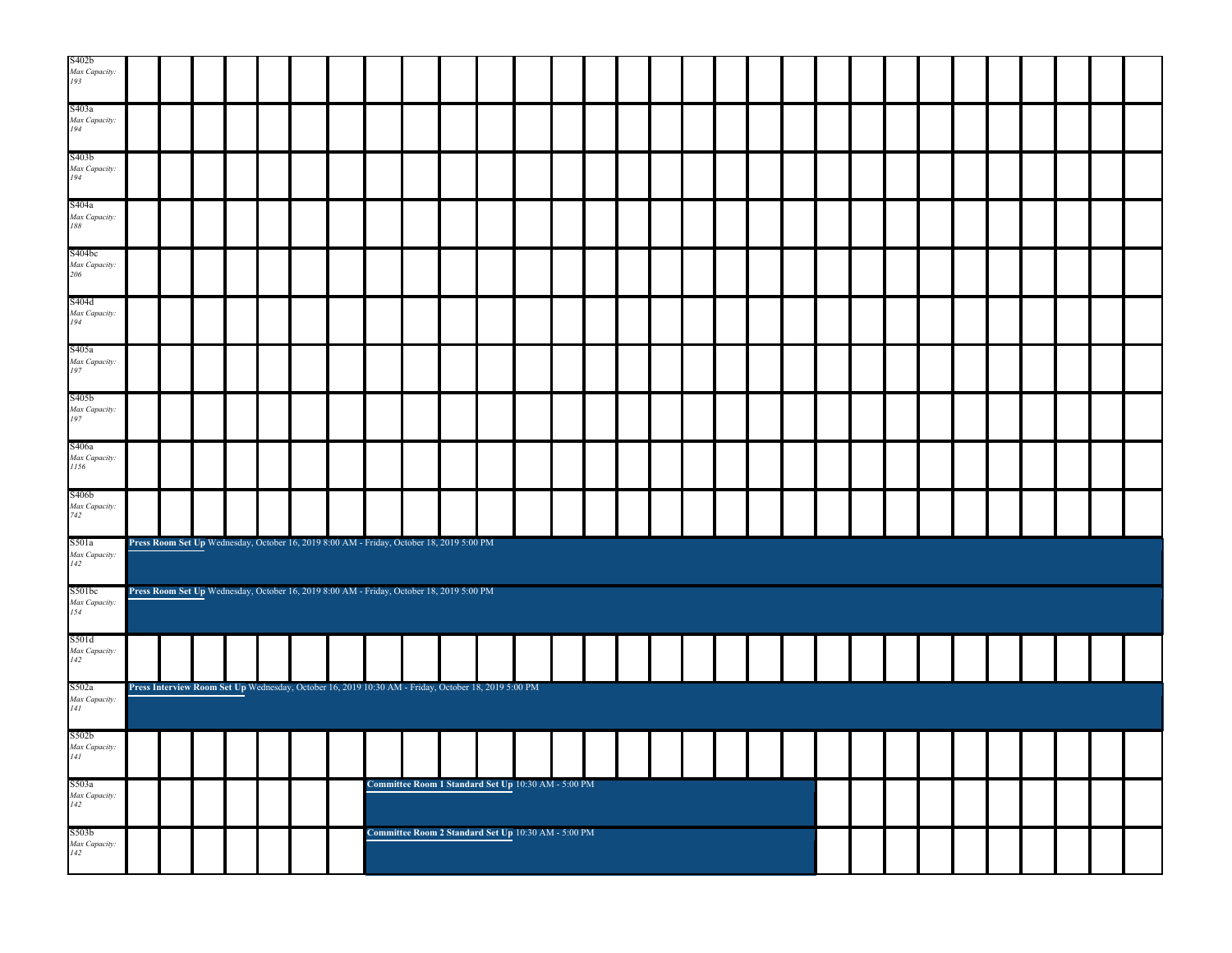| S504a<br>Max Capacity:<br>138                                               |  |  |  |                                                                                  |  |  |  |  |  |  |  |  |  |  |  |  |
|-----------------------------------------------------------------------------|--|--|--|----------------------------------------------------------------------------------|--|--|--|--|--|--|--|--|--|--|--|--|
| S504bc<br>Max Capacity:<br>151                                              |  |  |  |                                                                                  |  |  |  |  |  |  |  |  |  |  |  |  |
| S504d<br>Max Capacity:<br>141                                               |  |  |  |                                                                                  |  |  |  |  |  |  |  |  |  |  |  |  |
| S505a<br>Max Capacity:<br>143                                               |  |  |  |                                                                                  |  |  |  |  |  |  |  |  |  |  |  |  |
| S505b<br>Max Capacity:<br>143                                               |  |  |  |                                                                                  |  |  |  |  |  |  |  |  |  |  |  |  |
| SA1a<br>Max Capacity: 0                                                     |  |  |  |                                                                                  |  |  |  |  |  |  |  |  |  |  |  |  |
| SA1b<br>Max Capacity: 0                                                     |  |  |  |                                                                                  |  |  |  |  |  |  |  |  |  |  |  |  |
| SAlc<br>Max Capacity: 0                                                     |  |  |  |                                                                                  |  |  |  |  |  |  |  |  |  |  |  |  |
| SA <sub>2</sub> a<br>Max Capacity: 0                                        |  |  |  |                                                                                  |  |  |  |  |  |  |  |  |  |  |  |  |
| SA <sub>2</sub> b<br>Max Capacity: 0                                        |  |  |  |                                                                                  |  |  |  |  |  |  |  |  |  |  |  |  |
| SA2c<br>Max Capacity: 0                                                     |  |  |  |                                                                                  |  |  |  |  |  |  |  |  |  |  |  |  |
| Science<br>Knows No<br>Borders Room<br>- Hall ${\bf A}$                     |  |  |  |                                                                                  |  |  |  |  |  |  |  |  |  |  |  |  |
| - Hall A<br>Max Capacity: 0<br>SfN Booth<br>#1005<br>Max Capacity: 0        |  |  |  | SfN Booth Monday, October 14, 2019 9:00 AM - Wednesday, October 23, 2019 5:00 PM |  |  |  |  |  |  |  |  |  |  |  |  |
| SfN Info<br>Booths - Gate<br>3 Lobby, Hall<br>A Lobby,<br>Guest Svc<br>Desk |  |  |  |                                                                                  |  |  |  |  |  |  |  |  |  |  |  |  |
| Max Capacity: 0<br>SfN Lounges -<br>Hall A<br>Max Capacity: 0               |  |  |  |                                                                                  |  |  |  |  |  |  |  |  |  |  |  |  |
| Shuttle Info -<br>West<br>Transportation<br>Lobby<br><i>Max Capacity:</i> 0 |  |  |  |                                                                                  |  |  |  |  |  |  |  |  |  |  |  |  |